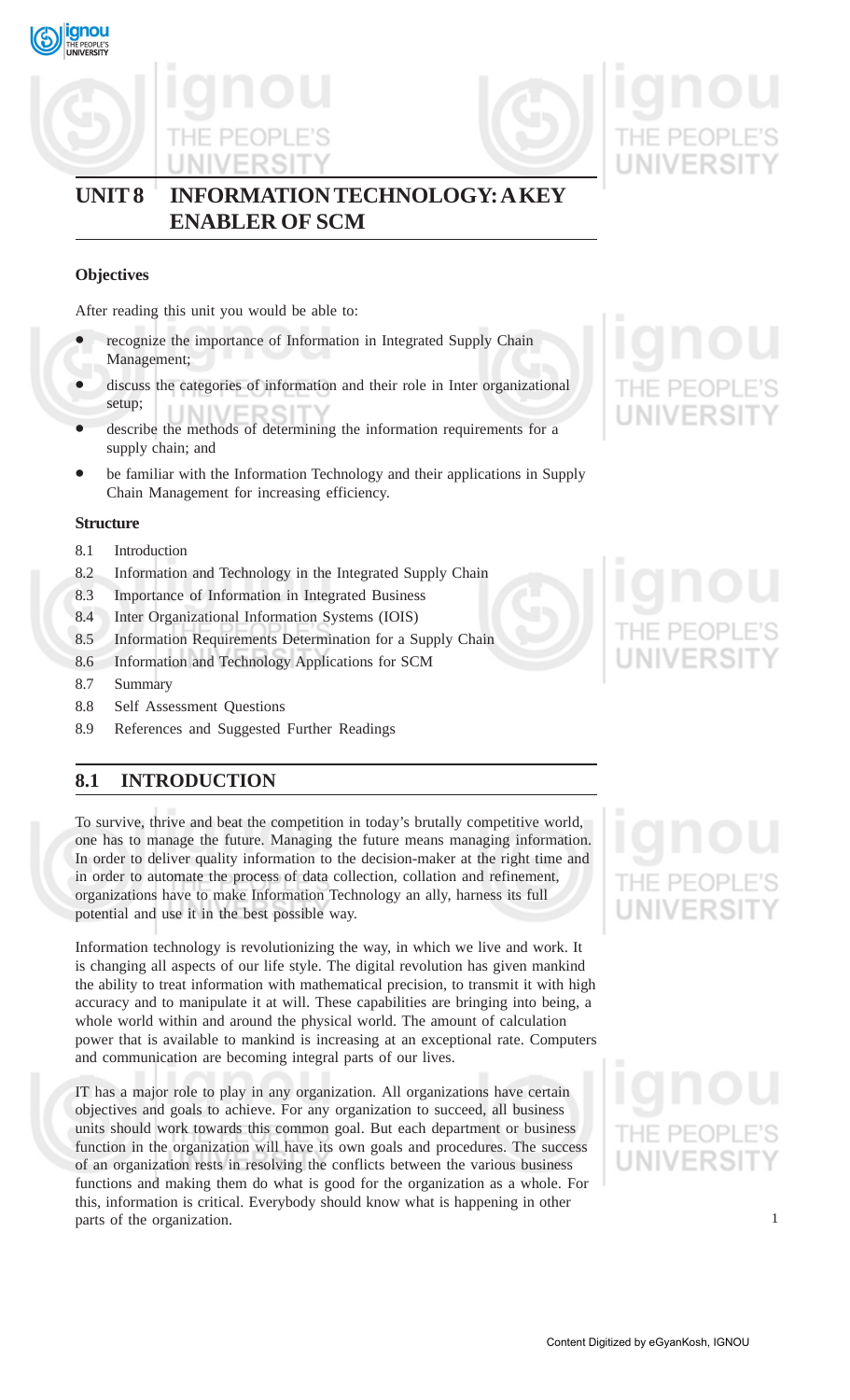

**IT Enabled SCM** IT has a major role to play both at the organizational level and at the departmental level. At the organizational level, IT should assist in specifying the objectives and strategies of the organization. IT should also aid in developing and supporting, and procedures to achieve them. At the departmental level, IT must ensure a smooth flow of information across departments, and should guide organization to adopt the most viable business practices. At this level, IT ensures seamless flow of information across the different departments and develops and maintains an enterprise – wide database. This database will eliminate the need of the isolated data islands that existed and in each department and make the organization's data accessible across the departmental boundaries. This enterprise– wide sharing has many benefits likes automation of procedures, availability of high quality information for better decision-making and faster response times. JNIVER ਾ

> In this unit, we will learn the importance of the information required for effective supply chain management and a number of information technologies and the application of the information that organizations are using to make information readily available across the supply chain.

## **8.2 INFORMATION AND TECHNOLOGY IN THE INTEGRATED SUPPLY CHAIN**

As discussed in the earlier Blocks, the supply chain management is concerned with the flow of products and information between the supply chain members that encompasses all of those organizations such as suppliers, producers, service providers and customers (See Figure 8.1). These organizations linked together to acquire, purchase, convert/manufacture, assemble, and distribute goods and services, from suppliers to the ultimate and users.

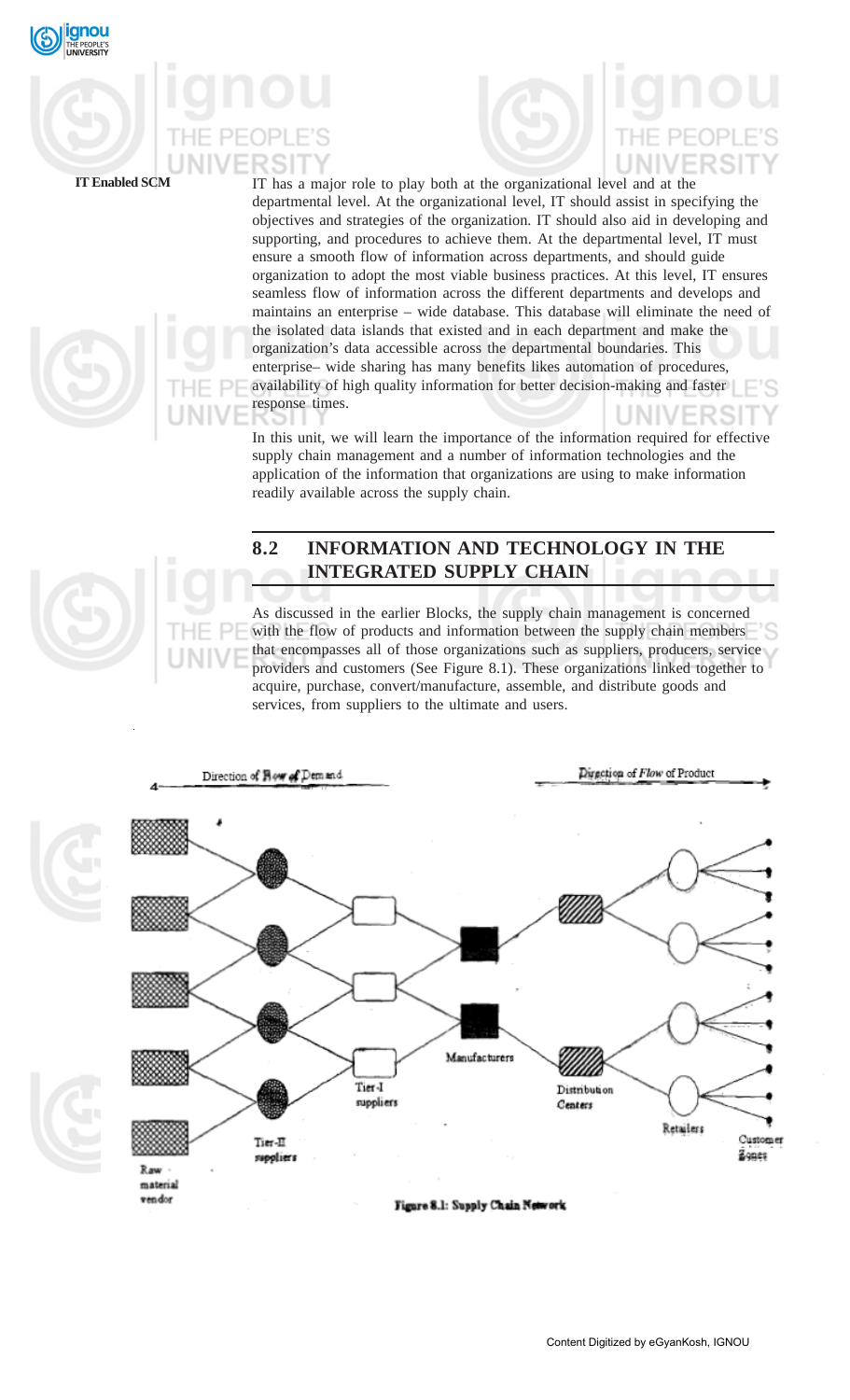



By 1980, the information revolution was well accepted in the world's advanced **Information Technology :** economics. During this period, many standard business processes and functions such as customer order processing, inventory management, and purchasing were altered through the use of computer technology. These technologies and capabilities began to grow exponentially since 1985, providing means for multiple organizations to coordinate their activities in an effort to truly manage a supply chain.

Today, information and technology must be conceived of broadly to encompass the information that businesses create and use as well as a wide spectrum of increasingly convergent and linked technologies that process the information with the emergence of the personal computer, optical fiber networks, the explosion of the Internet and the world wide web. The cost and availability of information resources allow easy linkages and eliminate information-related time delays in any supply chain network. This means that organizations are moving toward a concept known as Electronic Commerce, where transactions are completed via a variety of electronic media, including electronic data interchange (EDI), electronic funds transfer (EFT), bar codes, fax, automated voice mail, CD-ROM catalogs, and a variety of others. The old "paper" type transactions are becoming increasingly obsolete. Leading-edge organizations no longer require paper purchase requisitions; purchase orders, invoices, receiving forms, and manual accounts payable "matching" process. All required information is recorded electronically, and associated transactions are performed with the minimum amount of human intervention. Recent developments in database structures allowed part numbers to be accumulated, coded, and stored in databases, and electronically ordered. With the application of the appropriate information systems, the need to constantly monitor inventory levels, place orders, and expedite orders will soon become a thing of the past.

## **8.3 IMPORTANCE OF INFORMATION IN INTEGRATED BUSINESS**

Information is the key to the decision making in Business. Prior to the 1980s, a significant portion of the information used to flow between functional areas within an organization, and between supply chain member organizations, were paperbased. In many instances, these paper-based transactions and communications were slow, unreliable, and error prone. Conducting business in this manner was costly because it decreased firms' effectiveness in being able to design, develop, procure, manufacture, and distribute their products. During this period, information was often overlooked as a critical competitive resource because its value to supply chain members was not clearly understood. However, firms that are embarking upon supply chain management initiatives now recognize the vital importance of information and the technologies that make this information available.

In a sense, the information systems and the technologies utilized in the supply chain represent one of the fundamental elements that link the organizations into a unified and coordinated system. In the current competitive climate, little doubt remains about the importance of information and information technology to the ultimate success, and perhaps even the survival, of any supply chain management initiative. Cycle time reduction, implementing redesigned cross-functional processes, utilizing cross-selling opportunities and capturing the channel to the customer *underpin* the competitive positioning of business.

Timely and accurate information is more critical now than at anytime. Three factors have strongly impacted this change in the importance of information.

# **A Key enabler of SCM**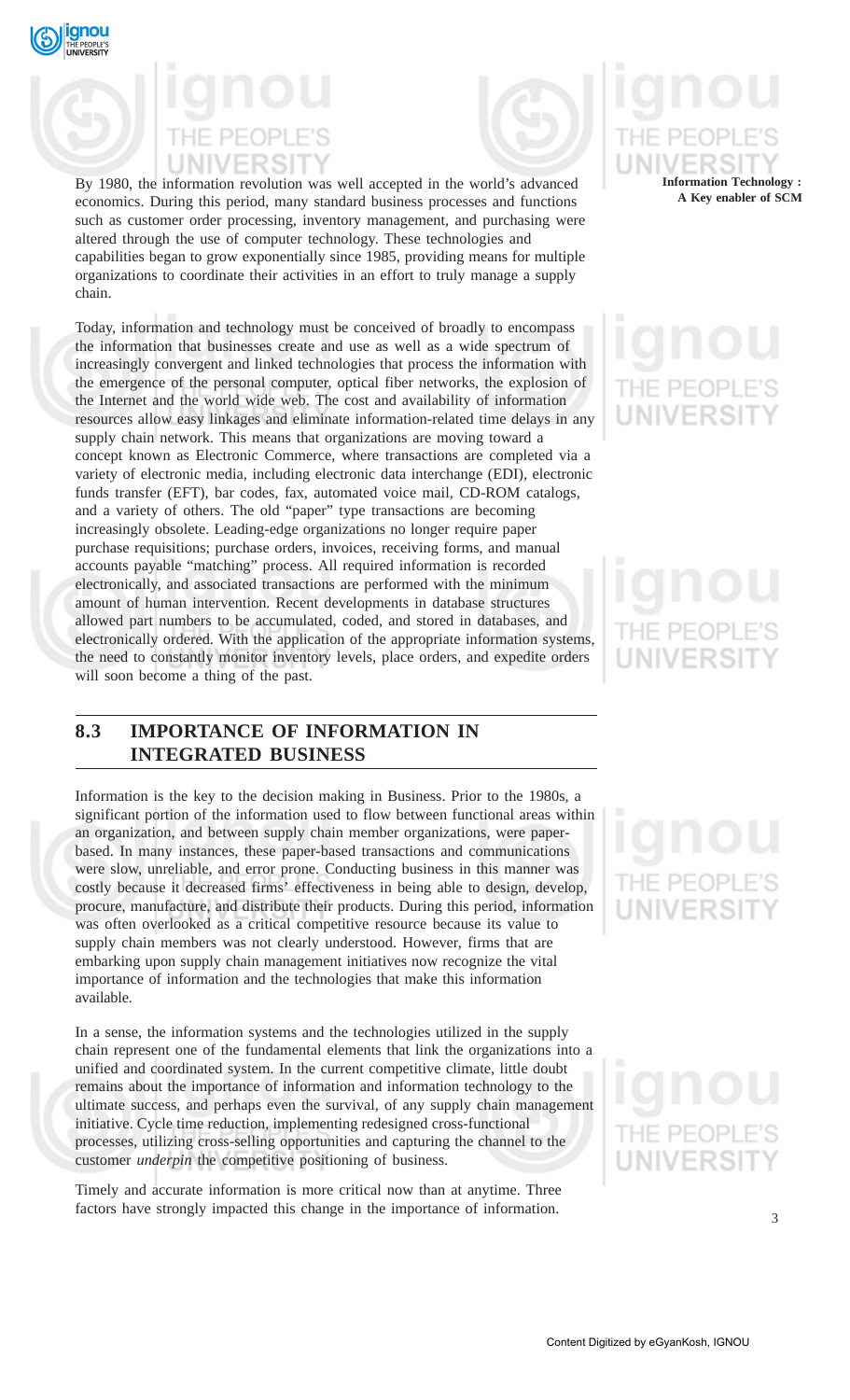

- **IT Enabled SCM** 1) Satisfying, in fact pleasing, customers have become something of a corporate obsession. Serving the customer in the best, most efficient, and effective manner has become critical, and information about issues such as order status, product availability, delivery schedules, and invoices has become a necessary part of the total customer service experience.
	- 2) Information is a crucial factor in the managers' abilities to reduce inventory and human resources requirements to a competitive level.
	- 3) Information flows play an essential role in the strategic planning for and deployment of resources.

The need for virtually seamless bonds within and between organizations is a key notion in the essential nature of information systems in the development and maintenance of successful supply chain. That is, creating inter-organizational processes and link to facilitate delivery of seamless information between marketing, sales, purchasing, finance, manufacturing, distribution and transportation internally, as well as inter organizationally, to customers, suppliers, carriers, and retailers across the supply chain will improve fill rates of the customers service, increase forecast accuracy, reduction in the total inventory and savings in the company's' transportation costs - goals which need to be achieved.

Clearly, the need to share information across the supply chain is of paramount importance. In fact, inaccurate or distorted information from one end of a supply chain to the other can lead to tremendous inefficiencies such as excessive inventory investment, poor customer service, lost revenues, misguided capacity plans, ineffective transportation, and missed production schedules. This is termed to be bullwhip effect, which is commonly being experienced by the consumer goods industries. Suitable technologies such as bar codes and scanners have been developed and applied in the portions of supply chain and remove inaccurate or distorted information.

## **Activity 1**

Develop procedures to elicit and define information needs for making a decision for an organization of your choice. How would you implement your plan? What are the problems?

.............................................................................................................................



............................................................................................................................. ............................................................................................................................. ............................................................................................................................. .............................................................................................................................

## **8.4 INTER ORGANIZATIONAL INFORMATION SYSTEM**



 $\overline{A}$ 

In supply chain management, the suppliers, producers, retailers, customers, and service providers are the members and are linked through the ultimate level of integration. These members are continuously supplied with information in real time. The foundation of the ability to share information is the effective use of Information Technology within the supply chain. Appropriate application of these technologies provides decision makers with timely access to all required information from any location within the supply chain. Recognizing the critical importance of information in an integrated supply chain environment, many organizations are implementing some form of an inter-organizational information

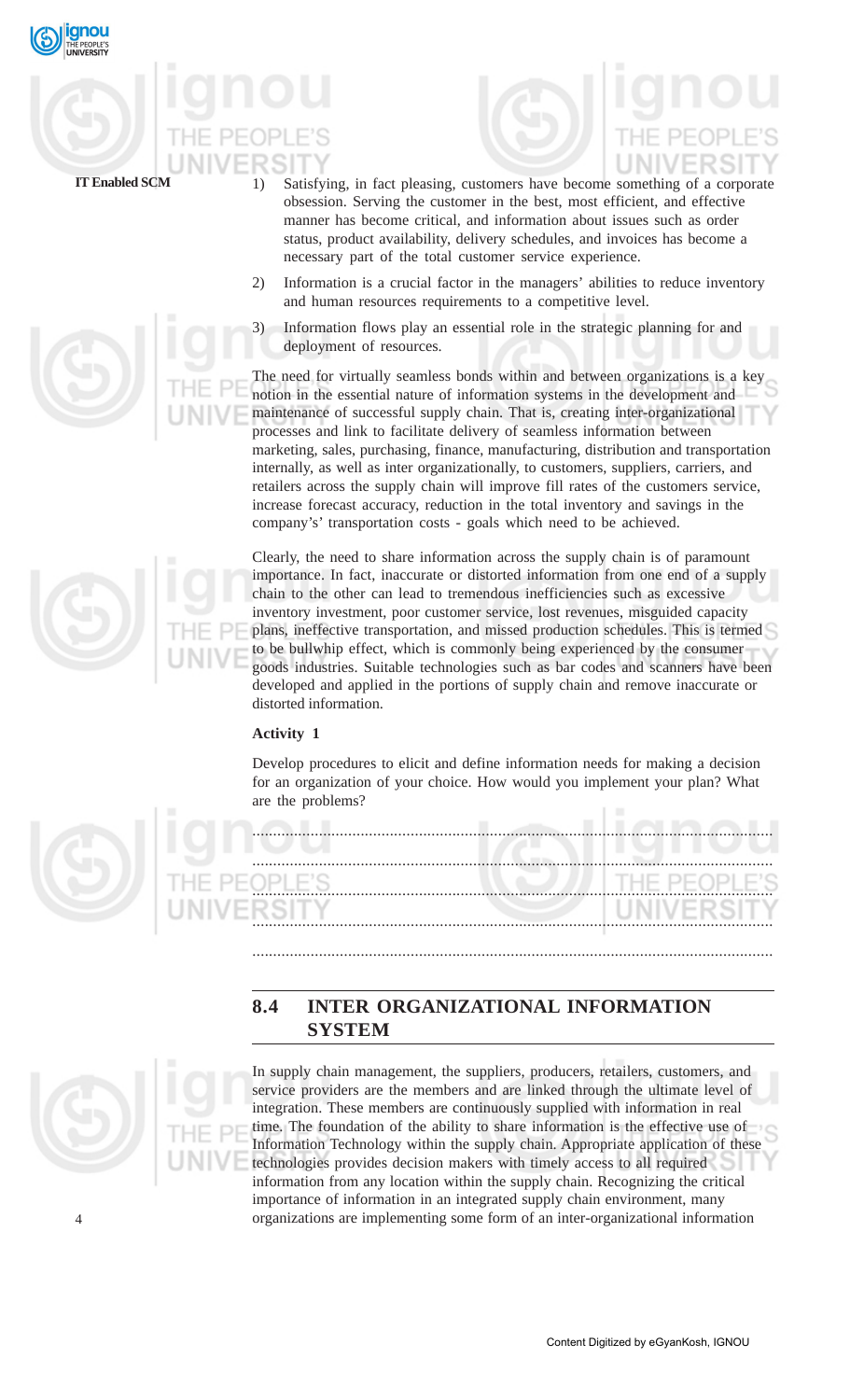



system (IOIS). IOISs are the systems based on information technologies that cross organization boundaries.

An IOIS is an integrated data-processing/data-communication system utilized by two or more separate organizations. These organizations may (buyer-supplier) or may not (credit clearing house) have a preexisting business relationship. What must exist is a computer-based electronic link between the two organizations that automates some element of work, such as order processing, order-status checking, inventory-level review, shipment tracking information or, minimally, transaction transfer, which would previously have been performed manually or through other media, such as the mail.

Among the earliest forms of IOISs were those developed by time-sharing services and on-line database vendors. The potential impact of such systems on the way business is conducted was recognized as early as the 1960s. Since that time, new technologies have been integrated to produce systems of increasing capability. Examples of such implementations include electronic funds transfer (EFT) systems, the Treasury Department's decision support system, a variety of buyer-supplier order-processing systems, and on-line professional tool support systems. Existing implementations serve the grocery industry, the drug wholesaling industry, the insurance industry, and the transportation industry, with more systems coming into existence each year.

The development of an IOIS for the supply chain has three distinct advantages: cost reductions, productivity improvements, and product/market strategy. Five basic levels of participation for individual firms within inter organizational system are: JNIVERSIT

- 1) Remote I/O node, in which the member participates from a remote location within the application system supported by one or more higher-level participants;
- 2) Application processing node, in which the member develops and shares a single application such as an inventory-query or order-processing systems;
- 3) Multi participant exchange node, in which the member develops and shares a network inter-linking itself and any number of lower-level participants with whom it has an established business relationship;
- 4) Network control node, in which the member develops and shares a network with diverse applications that may be used by many different types of lowerlevel participants; and finally
- 5) Integrating network node, in which the member literally becomes a datacommunications/data-processing utility that integrates any number of lowerlevel participants and applications in real time.

The participant shares a network of diverse applications with any number of participants with whom it has an established business relationship. IOIS participants may therefore be at a level lower, higher, or equal to the IOIS sharing organizations. As organizations explore development of IOISs to support their supply chain management efforts, they will be faced with several challenges. Developing a common language in terms of planning, format, and priority across several vastly different constituencies. Information sharing requirements are well beyond those of a manufacturer, and its distributor's need to process orders in a consistent way. All relevant information ultimately must circulate to and among all organizations between the supply chain's point of origin and its point of consumption, such as ordering (i.e., orders for component parts, services, and finished products), inbound transportation, manufacturing, warehousing, inventory management, outbound transportation, sales, marketing, forecasts, and customerservice information. Although organizations recognize the importance of an IOIS

## **Information Technology : A Key enabler of SCM**

# UNIVERSI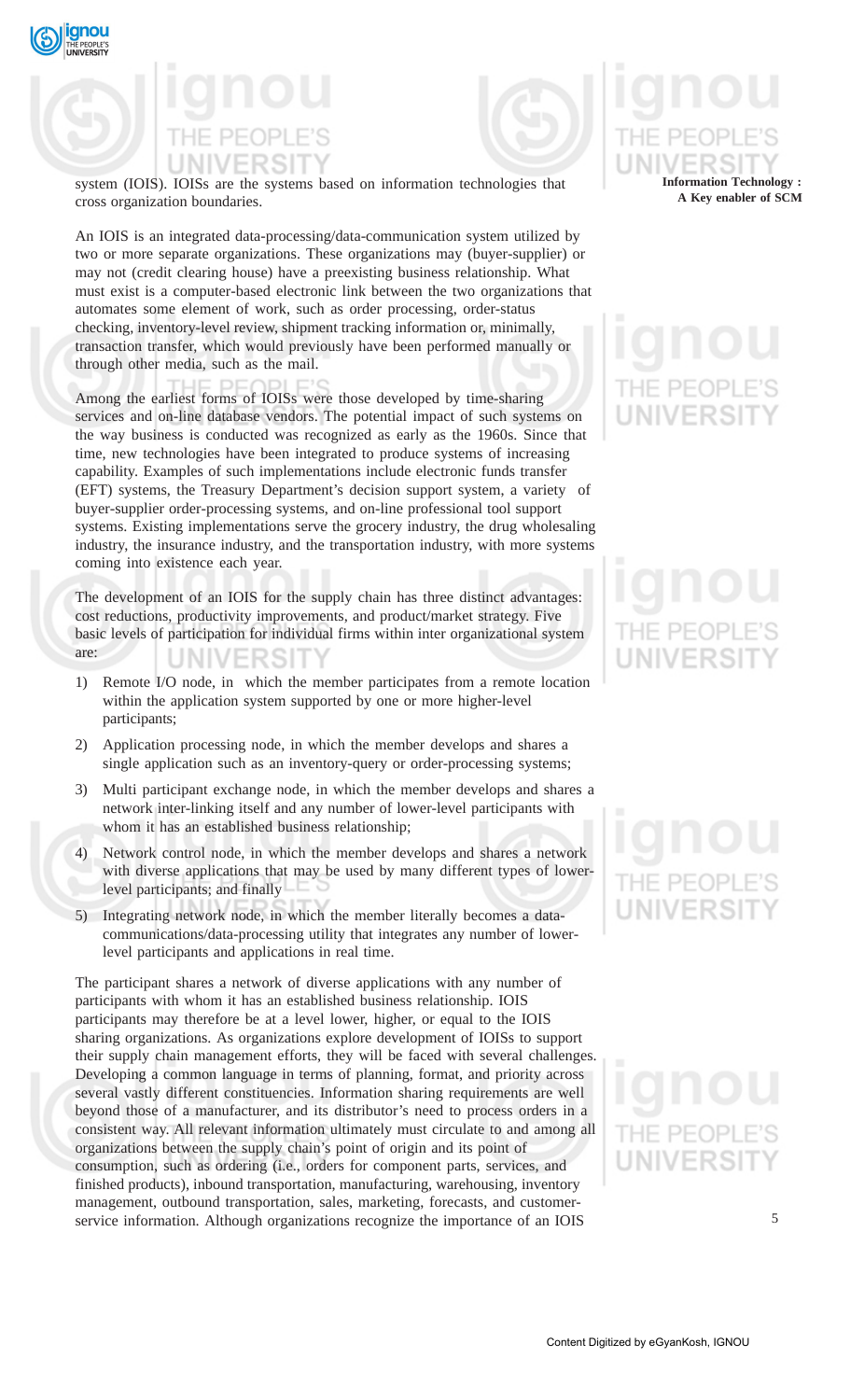



**IT Enabled SCM** for effective supply chain management, no one standard approach is being utilized in terms of technology or information.

## **Activity 2**

Consider your organization or an organization with which you can freely access for information. What are the most frequent indicators for evaluating the performance of lower, middle, and top managers in the considered organization? Compare these indicators with that of another organization.

.............................................................................................................................

.............................................................................................................................

............................................................................................................................. ............................................................................................................................. .............................................................................................................................



## **8.5 INFORMATION REQUIREMENTS DETERMINATION FOR A SUPPLY CHAIN**

It is important to ensure that the right information are captured and used to manage the supply chains effectively (doing right things) and efficiently (doing these things well). Four fundamental mistakes are commonly made when determining information requirements and these are:

- 1) Viewing systems as functional instead of cross-functional
- 2) Interviewing managers individually instead of jointly
- 3) Not allowing for trial and error in the detail design process
- 4) Asking the wrong questions during the interview.



Viewing systems as functional instead of cross functional is a very narrow and inappropriate perspective to take in the information requirements determination process. Much of the information needed to make decisions within a given function will come from sources outside the function. Therefore, it is necessary to include all of the functions involved in an information system in order to facilitate the development of the system that allows information to flow crossfunctionally. When developing information systems to support an integrated supply chain, this cross-functional perspective needs to be extended to be crossfunctional and inter-organizational, because the information required to make decisions within one organization may come from another supply chain member.

To properly determine information requirements across organizations, it is important to use appropriate method that ensure all information requirements are identified. Therefore, a cross-organizational session using several structuralinterviewing techniques, including business systems planning, critical success factors, and ends/means analysis are suggested for this purpose.

1) **Business Systems Planning (BSP)** is a structured interview technique developed by IBM. It focusses on the identification of problems and decisions associated with an organizational process and determine what information is needed to address them. For a supply chain management, analysts must identify supply chain management problems and decisions for the member organizations. The result of this process is a set of tables listing the problems that must be addressed, the decisions that must be made across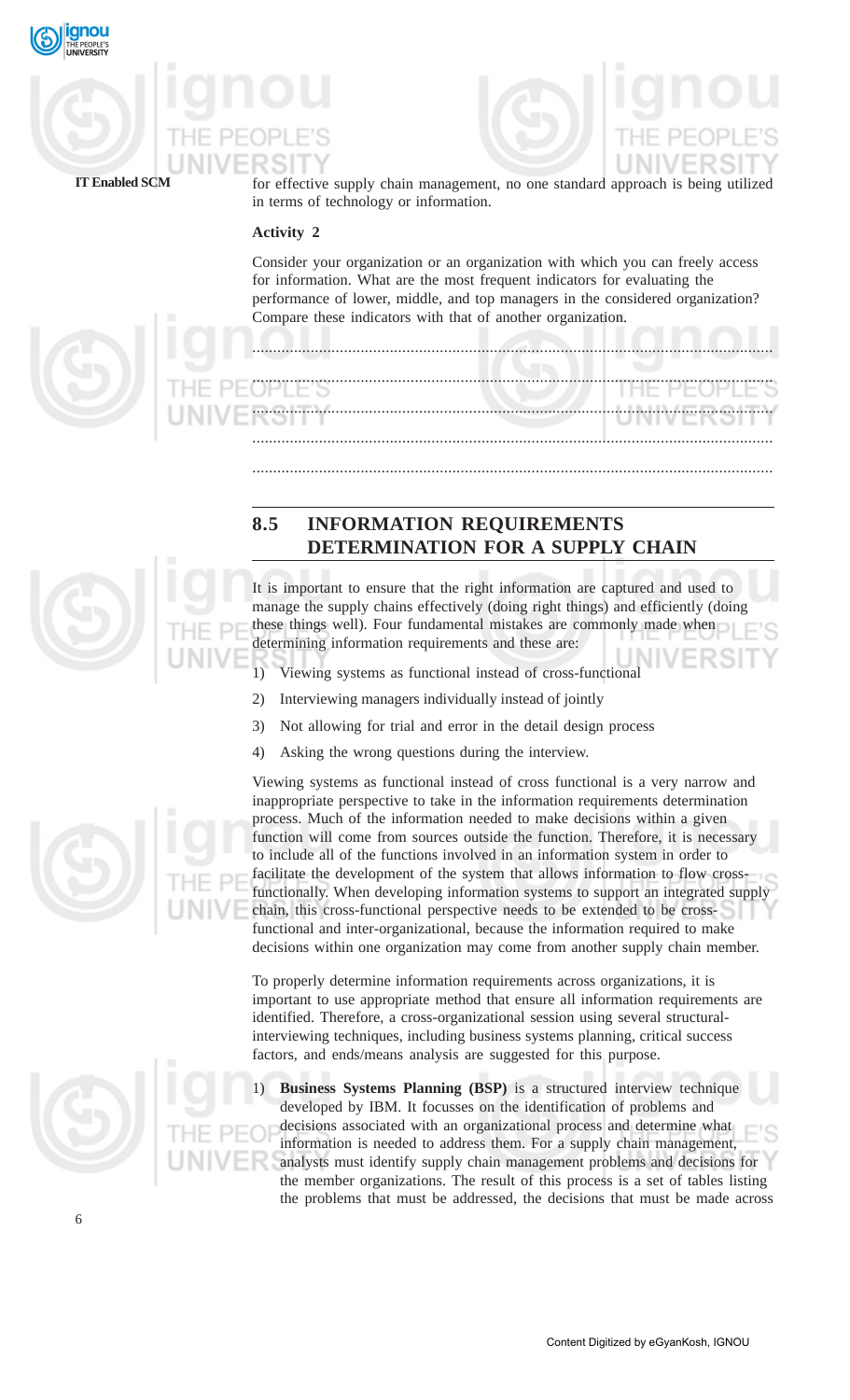



## the supply chain, and the information required to address them. Tables 8.1 and 8.2 present Business Systems Planning examples.

### **Table 8.1: BSP–Problems/Solutions/Information**

| <b>Problems</b>                                                                                                                                                                            | <b>Solutions</b>                                                                                                                                                          | <b>Information</b>                                                                                                                                                                                                                                                                                  |
|--------------------------------------------------------------------------------------------------------------------------------------------------------------------------------------------|---------------------------------------------------------------------------------------------------------------------------------------------------------------------------|-----------------------------------------------------------------------------------------------------------------------------------------------------------------------------------------------------------------------------------------------------------------------------------------------------|
| • Reduce order fulfillment<br>cycle times between supply<br>chain member organizations<br>while maintaining or reducing<br>total supply chain logistics<br>cost.<br>THE PEOPI<br>UNIVERSIT | • Need to understand current<br>order fulfillment performance<br>between supply chain<br>members and logistics<br>cost/performance trade-offs<br>across the supply chain. | • Order fulfillment performance<br>for each organization<br>• Total supply chain<br>logistics cost<br>• Order history between<br>supply chain members<br>• Inventory carrying cost per<br>item for each organization<br>• Transportation cost and<br>lead times by different<br>modes and carriers. |

### **Table 8.2 : BSP–Decisions/Information**

| <b>Decisions</b>                     | <b>Information</b>                                           |
|--------------------------------------|--------------------------------------------------------------|
| $\bullet$ How to transport product X | • Carrier and mode used by competition                       |
|                                      | Transportation cost and performance by mode<br>and carriers. |
|                                      |                                                              |

2) **Critical Success Factors (CSF)** focus on key performance areas that must function effectively for the organization to be successful and associated information requirements. For the supply chain, CSFs have to be identified for each of the member organizations. As one might imagine, most of the organizations have common CSFs. Once the CSFs are determined, the information needed to address the CSFs is then identified. Table 8.3 presents critical success factors (CSF) example.

**Table 8.3 : CSF–CSF/Information**

| <b>Critical Success Factors</b>                           | <b>Information</b>                                                                                                                                                                                                |
|-----------------------------------------------------------|-------------------------------------------------------------------------------------------------------------------------------------------------------------------------------------------------------------------|
| Integrated supply chain performance<br>measurement system | • Performance measures for integrated supply<br>chain.                                                                                                                                                            |
| THE PEOPLE<br>UNIVERSIT                                   | • Performance measures for individual member<br>organization.<br>• Actual performance for supply chain and<br>organizational measures.<br>• Targets/goals for measures.<br>• Historical performance for measures. |

3) **Ends/Means (E/M) analysis** focuses on what it takes for an organization to be both effective (doing the 'right' things) and efficient (doing these things well) and on the information needed to manage it. This interview technique consists of two phases. First, the analyst identifies the *ends* that the supply chain members consider important, the effectiveness issues associated with the ends, and the information needed to address them. The second phase deals with means, their associated efficiency issues, and the information needed to address them. Table 8.4 and 8.5 present Ends and Means analysis examples, respectively. JН

**Information Technology : A Key enabler of SCM**

**JNIVERSIT** 

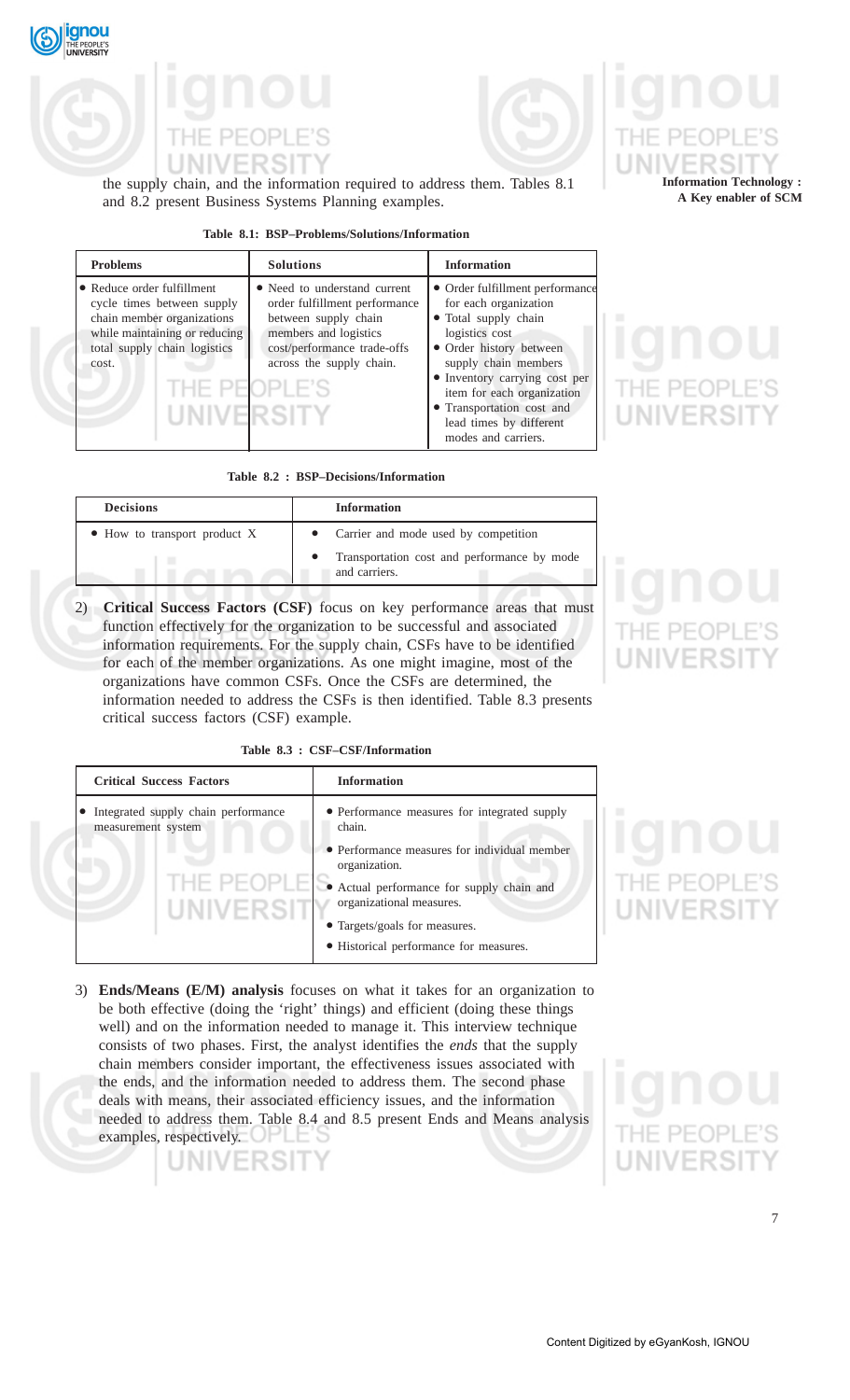

| <b>IT Enabled SCM</b> |  |
|-----------------------|--|
|-----------------------|--|

### Table 8.4 : Ends/Means Analysis – Ends/Effectiveness/Information

|                                                                | <b>Ends</b>                                                                                                                                                                      | <b>Effectiveness</b>                                                                                                             | <b>Information</b>                                                                                                                                                                                                            |
|----------------------------------------------------------------|----------------------------------------------------------------------------------------------------------------------------------------------------------------------------------|----------------------------------------------------------------------------------------------------------------------------------|-------------------------------------------------------------------------------------------------------------------------------------------------------------------------------------------------------------------------------|
|                                                                | Reduce order-fulfillment<br>cycle times across the<br>supply chain in a way<br>that improves customer<br>satisfaction.                                                           | • Minimize total supply<br>chain logistics cost<br>Activity-based cost<br>accounting information<br>Maximize profit<br>$\bullet$ | • Customer preferences<br>(features, cost, time)<br>• Profit by supply chain<br>member organization<br>• Supply chain performance<br>(order fulfillment cycle time,<br>inventory levels, capacity,<br>customer satisfaction). |
| Table 8.5 : Ends/Means Analysis - Means/Efficiency/Information |                                                                                                                                                                                  |                                                                                                                                  |                                                                                                                                                                                                                               |
|                                                                | <b>Means</b>                                                                                                                                                                     | <b>Efficiency</b>                                                                                                                | <b>Information</b>                                                                                                                                                                                                            |
|                                                                | Monitor inventory<br>performance:<br>- Total supply chain<br>inventory levels (days,<br>$Rs.$ )<br>- Organization inventory<br>levels (days, Rs.)<br>- Turns<br>- Service levels | • Minimize cost required<br>to measure inventory<br>performance                                                                  | • Actual cost for measuring<br>each factor                                                                                                                                                                                    |

The result of each of the structured interview techniques is a set of tables that identifies areas of concerns across the organizations and the associated information needed to address these concerns. There will be some redundancy in the information requirements identified when using multiple structured interview techniques. This helps to ensure that the analyst has a comprehensive and accurate set of information requirements.

Traditional systems development also does not allow for trial and error when designing information systems. The outcome of this approach to systems development has resulted in systems that need to be changed the day they are implemented and, in a worst-case serve as systems that are totally unusable. Prototyping was introduced as a way to overcome these problems by validating systems requirements through experimenting, refining, and testing the system until the development team and users are satisfied that they have identified all of the information requirements for the system being developed. The specific information identified for the supply chain consists of ten primary categories. These categories and examples of information contained within them are shown in Table 8.6.



| and examples of information contained within them are shown in Table 8.6. |                                                                                                             |  |
|---------------------------------------------------------------------------|-------------------------------------------------------------------------------------------------------------|--|
| <b>Supply Chain Information Categories</b><br><b>Table 8.6 :</b>          |                                                                                                             |  |
| <b>Information Categories</b>                                             | <b>Examples of Information contained in Categories</b>                                                      |  |
| 1. Production information                                                 | Product specifications, price/cost, product sales history                                                   |  |
| 2. Customer information                                                   | Customer forecasts, customer sales history, management team                                                 |  |
| 3. Supplier information                                                   | Product line, product lead times, sales term $\&$ conditions.                                               |  |
| 4. Production Process information                                         | Capacities, Commitments, production plans.                                                                  |  |
| 5. Transportation information                                             | Carriers, lead times, cost                                                                                  |  |
| 6. Inventory information                                                  | Inventory levels, inventory-carrying costs, inventory<br>locations.                                         |  |
| 7. Supply chain alliance information                                      | Key contacts for each organization, partner roles and<br>responsibilities, meeting schedules.               |  |
| 8. Competitive information                                                | Benchmarking information, competitive product offering,<br>market share information.                        |  |
| 9. Sales and marketing information                                        | Point of-sale information, promotional plans.                                                               |  |
| 10. Supply chain process and<br>performance information                   | Process descriptions, performance measures, cost, quality,<br>delivery, time, customers' satisfaction, etc. |  |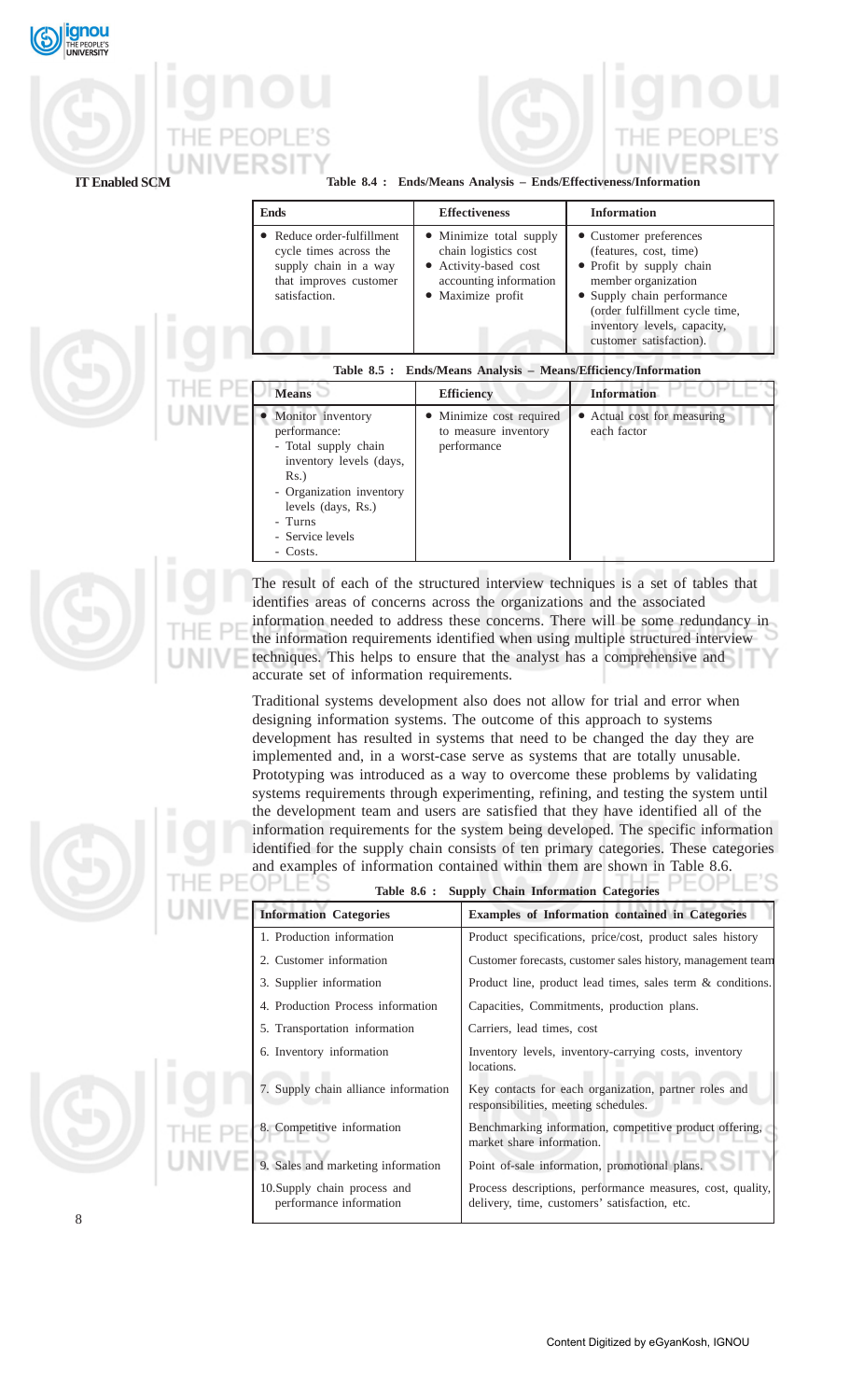

**Activity 3**





Select a typical manufacturing organization and describe the dependencies that exist among the departments. Prepare a dependency chart showing information and material flows.

| THE PEOPLE'S |  |
|--------------|--|
| VERSIIY      |  |
|              |  |

## **8.6 INFORMATION AND TECHNOLOGY APPLICATIONS FOR SCM**

Many innovations on technology-based approaches are well suited to the enhancement of supply chain management, including Just-in-Time, Quick Response, Efficient Consumer Response, and Continuous Replenishment – all rely heavily on the information made available through the latest technological advances. In the development and maintenance of the supply chain's information systems, both hardware and software must be addressed. Hardware includes computers, input/output devices, and storage media. Software includes all of the system and application programs used for processing transactions, management control, decision-making, and strategic planning. A few examples of software titles that address some aspect of supply chain management are presented below:

- 1) Base Rate, Carrier Select, and Match Pay (Version 2.0) developed by Distribution Sciences, Inc., with which users can compute freight costs, compare transportation mode rates, analyze cost and service effectiveness of carriers, and audit and pay freight bills;
- 2) A new software program developed by Ross Systems, Inc., called Supply Chain Planning is an integrated suite of constraint-based planning tools that provide demand, replenishment, and manufacturing tools for accurate planning and scheduling of those activities. This software provides an end-toend enterprise-resource planning solution incorporating the most advanced supply chain planning capabilities available.
- 3) A technology partnership between Procter & Gamble Distributing Co. and Sabre Decision Technologies resulted in a software system called Transportation Network optimization, which allows shippers to give bidding, in twin streamlining the bidding and award process.
- 4) Logistility Planning Solutions was recently introduced to provide a program capable of managing the entire supply chain from demand to supply by synchronizing customer demand and supply constraints through the provision of Internet enabled communications about forecasts, inventory, and replenishments for all members of the chain.

Several technologies have gained popularity recently, due to their ability to facilitate the flow of information across the supply chain. Electronic commerce, Electronic Data Interchange, Bar coding and Scanning, Data Warehouse, Internet, Intranet/Extranet, World wide Web, Decision Support systems are a relatively

**Information Technology : A Key enabler of SCM**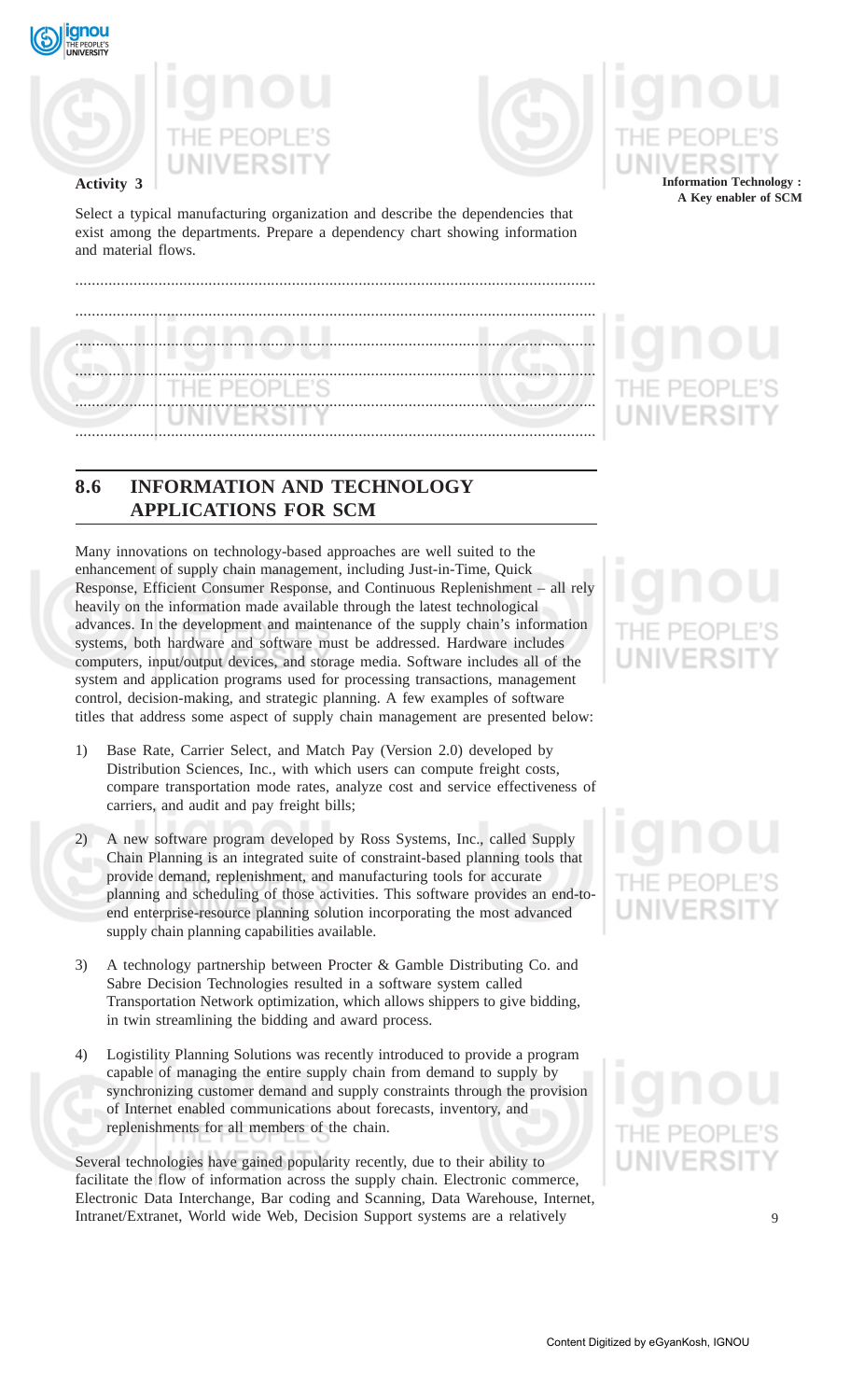



**IT Enabled SCM** recent phenomenon for supply chain management applications. These are discussed in the following sections.

## **Electronic Commerce**

Electronic Commerce is the term used to describe the wide range of tools and techniques utilized to conduct business in a paperless environment. Electronic commerce therefore includes electronic data interchange (EDI), e-mail, electronic founds transfers, electronic publishing, image processing, electronic bulletin boards, shared databases, and magnetic/optical data capture (such as bar coding), the Internet, and Web sites. Electronic commerce is having a significant effect on how organizations conduct business. Companies are able to automate the process of moving documents electronically between suppliers and customers in such a manner that the entire process is handled electronically; no paperwork is involved. With the rise of the Internet and the ability to transfer information cheaply and effectively over the whole world, electronic commerce is becoming a major focus for many organizations and represents a significant opportunity for integrated supply chain management efforts.

### **Electronic Data Interchange**

Electronic data interchange, commonly referred to "EDI", is the computer to computer interchange of business documents and/or information between trading partners in standard data format. Where, trading partners means, cooperation between companies is required to get the EDI systems running properly. Computer-to-computer and standard data format mean information must be precisely formated so that a computer can process the information without human assistance. EDI replaces the traditional forms of mail, courier, or fax. It is being utilized to link supply chain members together in terms of order processing, production, inventory, accounting, and transportation. It allows members of the supply chain to reduce paperworks and share information on invoices, orders, payments, inquiries, and scheduling among all channel members. The benefits of EDI are numerous: quick access to information, better customer service, reduced paperwork, better communications, increased productivity, improved tracing and expediting, cost efficiency, competitive advantage, and improved billing.

EDI improves productivity through faster information transmission as well as reduced information entry redundancy. Accuracy is improved by reducing the number of times an individual is involved in data entry. The use of EDI results in reduced costs on several levels, including: THE PEOP

Reduced labour and material cost associated with printing, mailing, and handling paper-based transactions;

- 2) Reduced telephone and fax transmissions; and
- 3) Reduced clerical costs.

EDI is also tremendously beneficial in counteracting the bull whip effect described earlier in this unit. Through the use of EDI, supply chain partners can overcome the distortions and exaggerations in supply and demand information by using technology to facilitate real-time sharing of actual demand and supply information. Although about 20 percent of all retailer orders for consumer products were placed via EDI in 1990, that percentage had grown to well over 60 percent by the end of 1995. Clearly, firms are realizing that the use of EDI to facilitate information sharing throughout the supply chain is beneficial.

In general, EDI is used for communication of business information such as purchase orders, invoices, bills of lading, shipping instructions, production sequences, inventory or order status, fund remittances, and point-of-sale information (in the case of retailers).





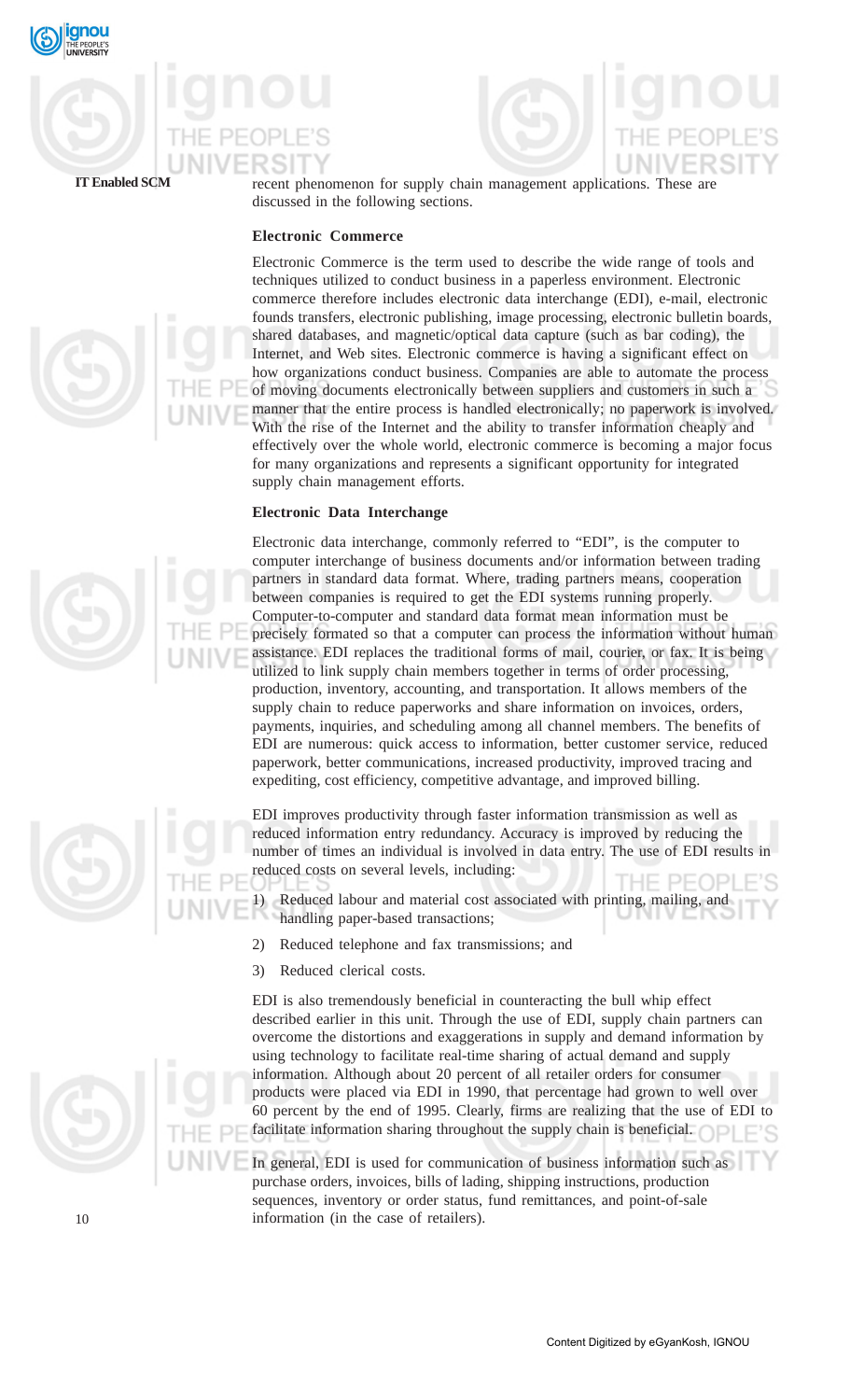

EDI cuts down time delays, labor costs, errors, inventory and uncertainty. Business with EDI reduces the paper work, which is about 4 to 7% of the value of the goods traded. The EDI activities are the following:

- 1) Sales return could be analyzed and fed into the ordering process;
- 2) Orders could be raised to reflect both demand and known stock availability;
- 3) Instruction could be sent to distributors in parallel with the orders to ensure fast delivery;
- 4) Carriage by road, rail, sea, or air could be booked simultaneously;
- 5) Customs clearance documents could be available in advance of goods arriving, avoiding hold ups;
- 6) Payment instructions could be issued to banks to ensure prompt payment.

### **Bar Coding and Scanning**

At its most basic level, bar coding refers to the placement of computer readable codes on items, cartons, containers, and even railcars. This particular technology application drastically influenced the flows of product and information within the supply chain. As noted throughout this unit, information exchange is critical to the success of supply chain management. In the past, this exchange was conducted manually, with error-prone and time-consuming paper-based procedures. Bar coding and electronic scanning are identification technologies that facilitate information collection and exchange, allowing supply chain members to track and communicate movement details quickly with a greatly reduced probability of error. The critical point-of-sale data that organizations such as Wal-Mart provide to their supply chain partners is made possible through the use of bar coding and scanning technology. This same technology is critical to transportation companies, such as FedEx, by enabling them to provide their customers with detailed tracking information in a matter of seconds.

Bar code scanners are most visible in the checkout counters of the supermarket. They scan the black-and-white bars of the Universal Product Code (UPC). This code specifies the name of the product and its manufacturer. Bar codes are used in hundreds of situations, ranging from airline stickers on luggage to blood samples in laboratories. They are especially useful in high-volume tracking where keyboard entry is too slow and/or inaccurate. Other applications are the tracking of moving items, such as components in PC assembly operations, railroad cars at various locations, and automobile in assembly plants. The general benefits of Bar Code technology in the supply chain environment are: Speeds data entry, Enhances data accuracy, Reduces material-handling labour, Minimizes on-hand inventory, Monitors labour efficiency, Improves customer service, Reduces product recall, Verifies orders at receiving and shipping, Reduces work-in-process idle time, Monitors and controls shop floor activity, Improves shop floor scheduling, Optimizes floor space, and Improves product yield/reduces scrap.

## **Data Warehouse**

Generally, a data warehouse is a decision support tool for collecting information from multiple sources and making these information available to end users in a consolidated, consistent manner. The concept originated in the 1970s, when corporations realized they had many isolated information systems "islands" that could neither share information nor provide an enterprise-wide picture of corporate activities. Recently, there has been a renewed interest in this concept, as organizations adopt distributed computing architectures while they leverage their isolated legacy systems. Rather than trying to develop one unified system or linking all systems in terms of processing, a data warehouse provides a means to combine the data in one place and make it available to all of the systems.



## **JNIVERS**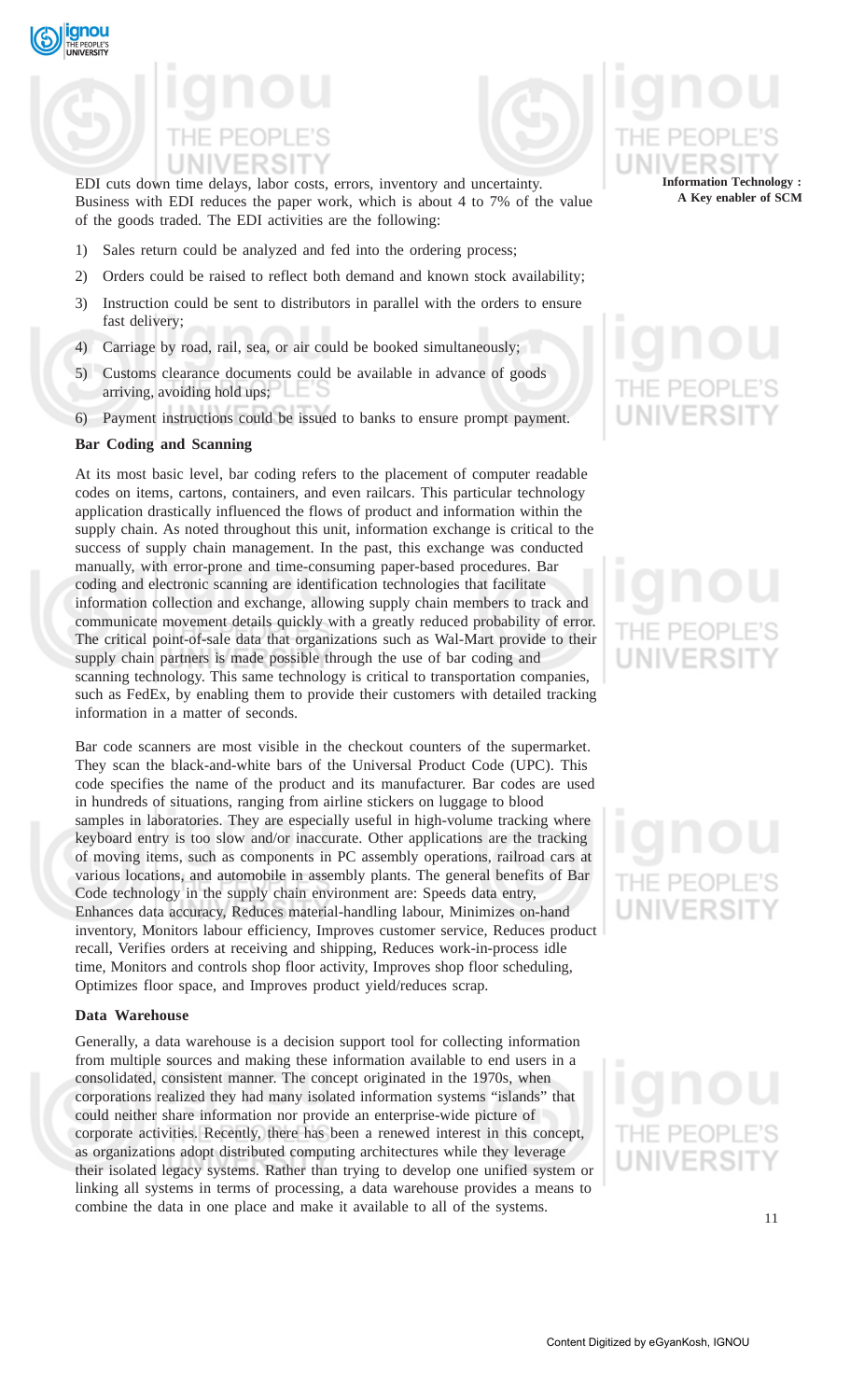







**IT Enabled SCM** In most cases, a data warehouse is a consolidated database maintained separately from an organization's production system databases. It is significantly different from a design standpoint. Production databases are organized around business functions or processes such as payroll and order processing. Many organizations have multiple databases, often containing duplicate data. A data warehouse, in contrast, is organized around informational subjects rather than specific business processes. The data warehouse, then, is used to store data fed to it from multiple production databases in a format that is readily accessible by end users. Data held in data warehouses are time-dependent, historical data and may also be aggregated.

> For example, separate production systems may track sales and coupon mailings. Combining data from these different systems may yield insights into the effectiveness of coupon sales promotions that would not be immediately evident from the output data of either system alone. Integrated within a data warehouse, however, such information could be easily extracted.

One immediate benefit of data warehousing is the one previously described in the example about sales and marketing data. Providing a consolidated view of corporate data is better than many smaller (and differently formatted) views. Another benefit, however, is that data warehousing allows information processing to be off-loaded from individual (legacy) systems onto lower-cost servers. Once done, a significant number of end-user information requests can be handled by the end users themselves, using graphical interfaces and easy-to-use query and analysis tools. Accessing data from an updated information warehouse should be much easier than doing the same thing with older, separate systems. Furthermore, some production system reporting requirements can be moved to decision support systems – thus freeing up production processing.

### **Internet**

In terms of advancement in technology and communications capabilities, perhaps the most influential development over the past decade has been the adaptation of the Internet from strictly government and research applications into the areas of commerce and mass communications. At the most basic level, a network of networks, the Internet provides instant and global access to an amazing number of organizations, individuals, and information sources. Through systems like the popular World Wide Web (the web), Internet users are able to conduct organized searches on specific topics as well as browse various web sites to discover the vast resources available to them through their computer.  $\Box$ 

The Internet offers tremendous potential for supply chain members to share information in a timely and cost-effective manner, with relative case. Many organizations are now exploring the numerous opportunities provided by the Internet. For example, the Internet provides opportunities for the development of EDI systems. It also provides an incredible source of information about potential suppliers of products and services. A few examples of the type of information available on the Internet are provided under the World Wide Web heading.

Although the potential benefits of supply chain applications on the Internet are substantial, as with any emergent technology, certain issues must be resolved. A key Internet concern is the issue of privacy, the level of security for information. Privacy of information transmitted on the Internet is an issue for all users, particularly in the use of credit-card members and other sensitive information. For supply chain members already struggling with the challenge of freely sharing information, these issues only add to their concerns.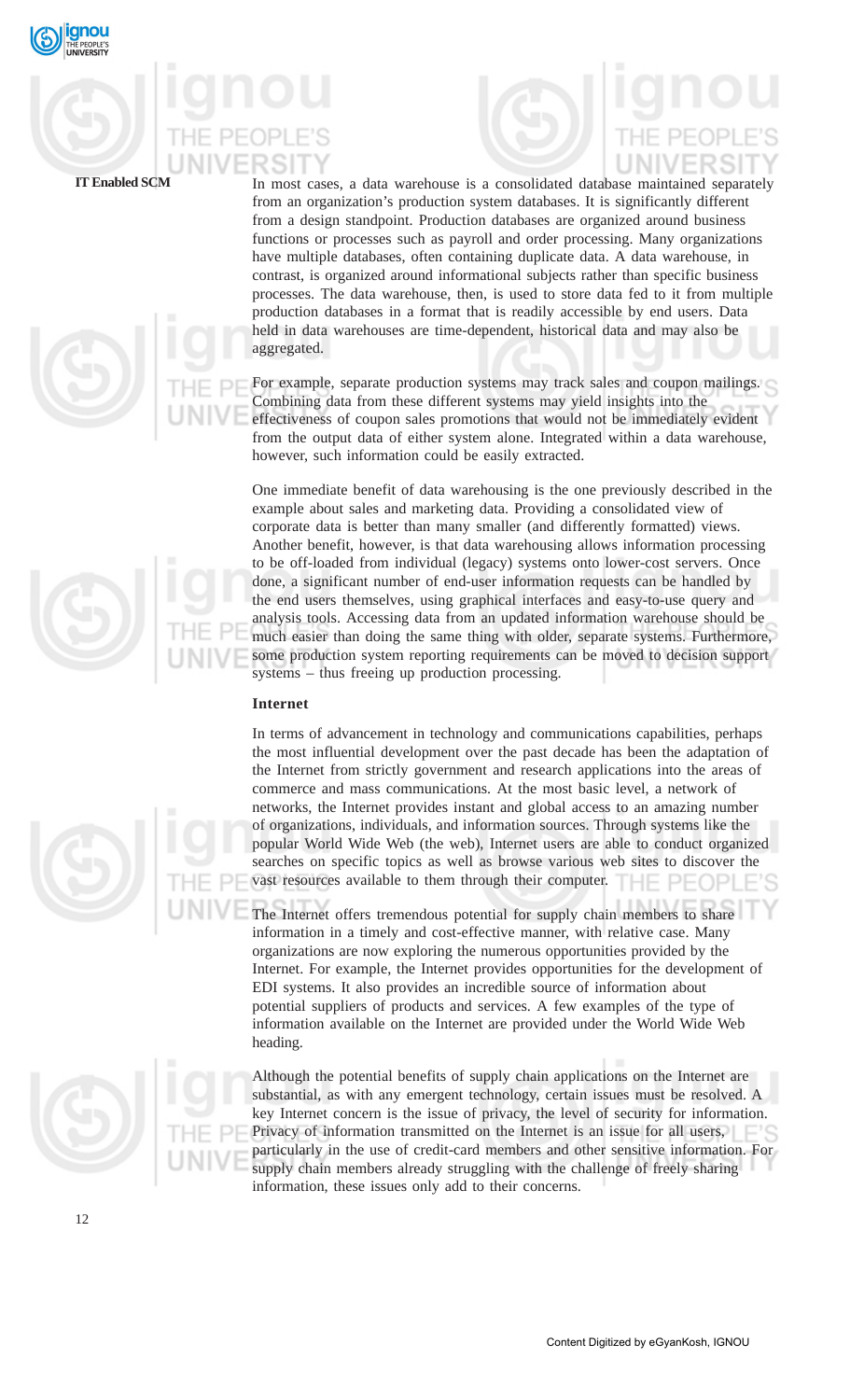



These issues may soon be resolved. Currently, web software called 'merchant' server is in advanced stages of development. Although present applications are being developed to assist with consumer transactions, such as providing secure conduits for payment information and transactions, other applications are not far behind. One approach for such security problems is the development of the supply chain's own Internet.

## **Intranet/Extranet**

Intranets are networks internal to an organization that use the same technology that is the foundation of the global Internet. Many industry analysts expect such corporate networks to provide most of the revenue for computer hardware and software vendors over the next few years as an increasing number of business expand their internal networks to improve efficiency.

By using Web browsers and server software with their own internal systems, organizations can improve internal information systems and link otherwise incompatible groups of computers. Internal networks often start out as ways to link employees to company information, such as lists, product prices, or benefits. Because internal networks use the same language and seamlessly connect to the public Internet, they can easily be extended to include customers and suppliers, forming a supply chain "Extranet" at far less cost than a proprietary network.

## **World wide Web**

The World Wide Web is the Internet system for hypertext linking of multimedia documents, allowing users to move from one Internet site to another and to inspect the information available without having to use complicated commands and protocols.

The implications of the Web for business applications are obvious and farreaching. Web-based technology and tools have been developed in virtually every industry and forms of commerce. Supply chain functions are no exception. For instance, Enterprise Transportation management was recently launched by Metasys Inc. through the Oracle Web Applications Server; this system deploys a variety of critical information about transportation and distribution applications throughout the supply chain. Further, the system can be accessed with any Javaenabled browser. Access may be controlled through a corporate network, via the Internet or an Intranet Web site. ΓC

The number of Web sites relevant to supply chain management is growing at a rapid pace. From specific sites providing information about the capabilities and fees of potential supply chain partners to educational sites developed primarily on reference tools, the number of sites and variety of information available on the Web is impressive. Examples of the Web sites available include the following:

- 1) **www.con-waynow.com** provides information about the expedited motorcarrier arm of Con-Way Transportation Services, providing information about the company's services, market coverage, and truck fleets, as well as direct e-mail links to Con-Way NOW's sales, operations, and human resources departments.
- 2) **www.gebn.bus.msu.edu** provides access to Global Procurement and Supply Chain Benchmarking Initiative home page. The Global Procurement and Supply Chain Benchmarking Initiative is a third-party procurement and supply chain benchmarking effort housed in The Eli Board Graduate School of Management at Michigan State University. The primary mission of this group

## **Information Technology : A Key enabler of SCM**

## JNIVERSI

# $FPT$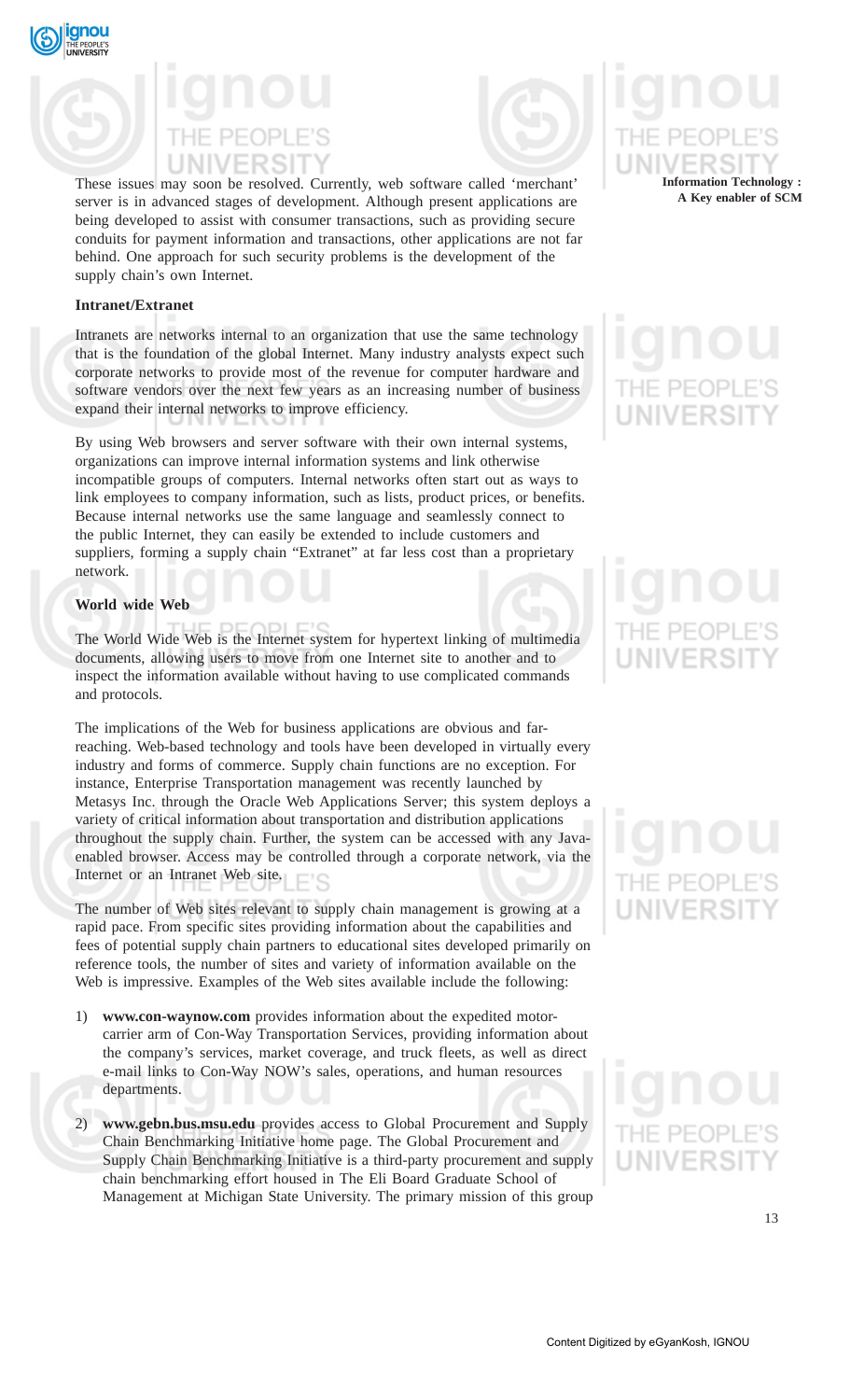

**IT Enabled SCM** is to collect and disseminate information concerning the best procurement and supply chain strategies, practices, and processes being employed by companies across a wide range of industries worldwide.

> 3) **www.supply-chain.com** developed by the Supply Chain Council provides a valuable reference source introducing shippers to the Council's mission and supply-chain reference model, a leading edge benchmarking tool being developed for specific supply chain applications.

Most of the supply chain related professional societies have highly informative home pages. These Web sites typically provide information about the organization's objectives, educational and training opportunities, educational products, reference libraries, job placement services, discussion forums, conferences, and membership requirements.

## **Decision Support Systems**

By the early 1970's the demand for all types of Industrial Software started to accelerate. The increased capabilities and reduced costs justified computerized support for an increased number of non-routine applications. At that time, the discipline of decision support systems (DSS) was initiated. The basic objective of a DSS is to provide computerized support to complex non-routine and partially structured decisions.

At first, the cost of building a DSS prohibited its widespread use. However, the availability of low-cost personal computer around 1980 changed this situation. Desktop PCs, which are easily programmable, made it possible for a person with limited programming ability to build useful DSS applications (e.g., spreadsheets with built-in-macros). This was the beginning of the era of end-user computing. Analysts, Managers, many other professionals, and Secretaries began building their own systems.

Given the complexity of supply chains, development of DSS to assist decisionmakers in terms of both the design and operation of integrated supply chains is likely to increase. These DSS will help decision-makers identify opportunities for improvements across the supply chain, far beyond what even the most experienced manager could provide through intuitive insight. Supply chain-wide DSS will allows management to look at the relationships across the supply chain, including suppliers, manufacturing plants, distribution centers, transportation options, product demand, relationships among product families, and a host of other factors to optimize supply chain performance at a strategic level.

Supply chain DSS requires large amounts of both static and dynamic information from the member organizations. The static information includes production rates and capabilities for all supply chain entities, bills of material, routings, and facility preference. The dynamic information includes forecasts, orders, and current deliveries. Using all of this information to solve, for example, a quick-response scheduling problem across the supply chain is virtually impossible with a single technology. However, all the data can be readily obtained from existing information systems through Structured Query Language (SQL) using various relational databases or the *"supply chain data warehouse"* if one exists.

Specific technologies that may be utilized for an effective supply chain management DSS include: SQL interface, Expert system rules, Scheduling algorithms, optimization (Linear programming capabilities), Blocked scheduling, Multisite/multistage scheduling, Graphical user interface, User definable database, Available-to-promise, and Demand management.





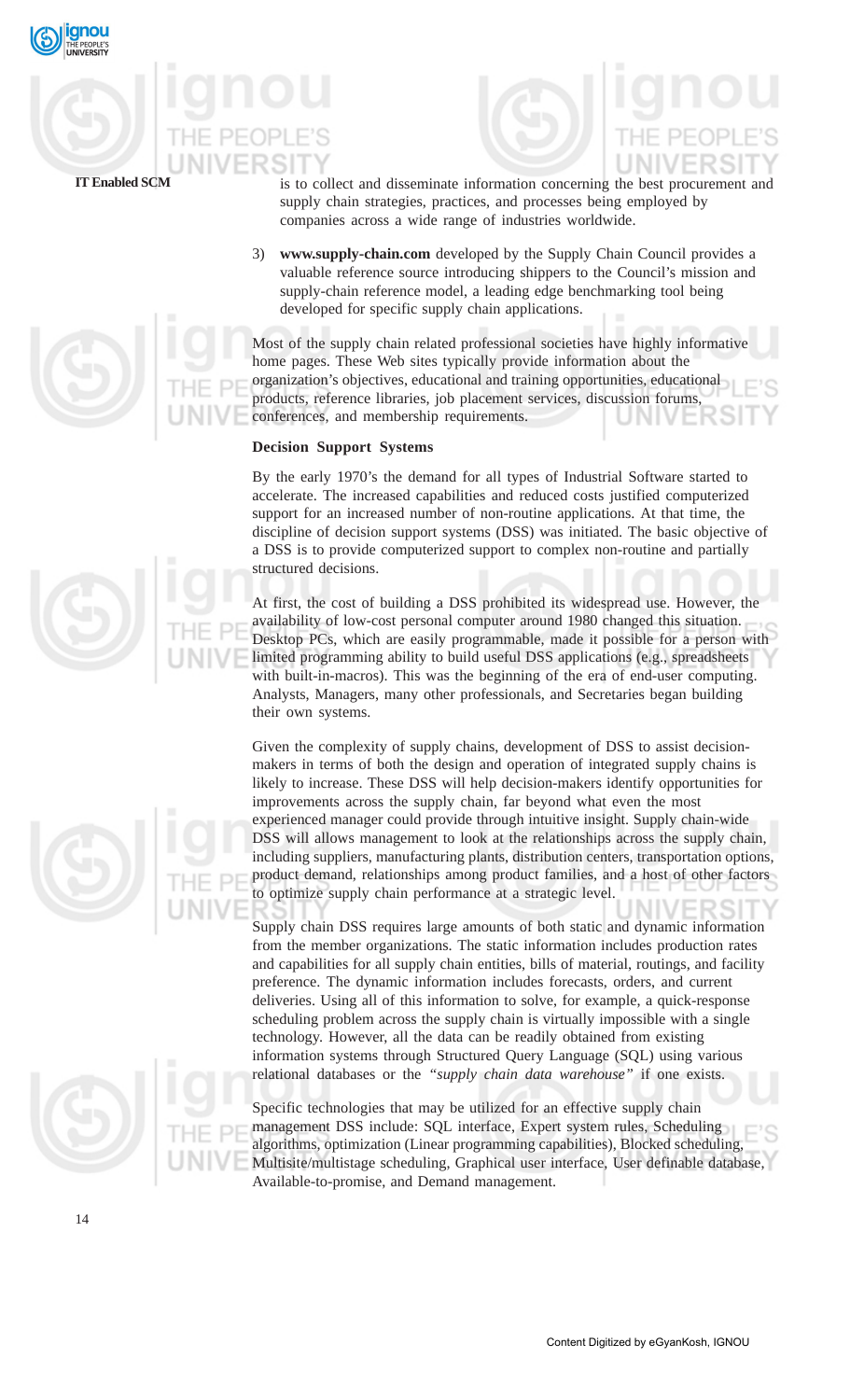

**Activity 4**





Examine the suitability of e-commerce, Electronic Data Interchange and Bar Code System practices of Indian Organizations. For this, refer National/ International Journals or select an organization known to you.

## **8.7 SUMMARY**

The sharing of information among supply chain members is a fundamental requirement for effective supply chain management. At the ultimate level of integration, decision makers at all levels within the supply chain members organizations are provided with the information they need, in the desired format, when they need it, regardless of where within the supply chain this information originates. Providing the decision-makers within the supply chain with the 'right' information, in the necessary format, and in a timely manner is a major challenge. The information requirements determination approaches presented in this unit have been effective in ensuring that these information requirements are met.

The information systems and the technologies utilized in these systems represent one of the fundamental elements that "link" the organizations of a supply chain. The range of technologies available to support supply chain management efforts is vast and ever changing. Unfortunately, there is not a single "right" IT solution to supply chain management. Organizations need to explore various options to arrive at a solution that provides the functionality required for their specific supply chain management initiative. Towards this end, benchmarking integrated supply chain efforts to identify "best practices" is essential.

Supply Chain Management initiatives are unlikely to succeed without the appropriate information systems and the technology required to support them. These important decisions should be made by a cross-functional, inter organizational management group that can afford to manage the constraints related to the time and resources required to develop a supply chain information systems strategy. The team should implement the strategy, and ever see its ongoing performance.

## **8.8 SELF-ASSESSMENT QUESTIONS**

- 1) Define Information Technology. What are the advantages and disadvantages of adoption of IT in Indian Manufacturing Organizations?
- 2) What is the value of information? How would you try to assess the value of information to a decision-maker?
- 3) Explain briefly the Inter Organizational Information system. How is IOIS important for effective supply chain management?
- 4) What are the fundamental mistakes commonly made while capturing information? How would these mistakes be eliminated in SCM?

**Information Technology : A Key enabler of SCM**

## **JNIVERSI**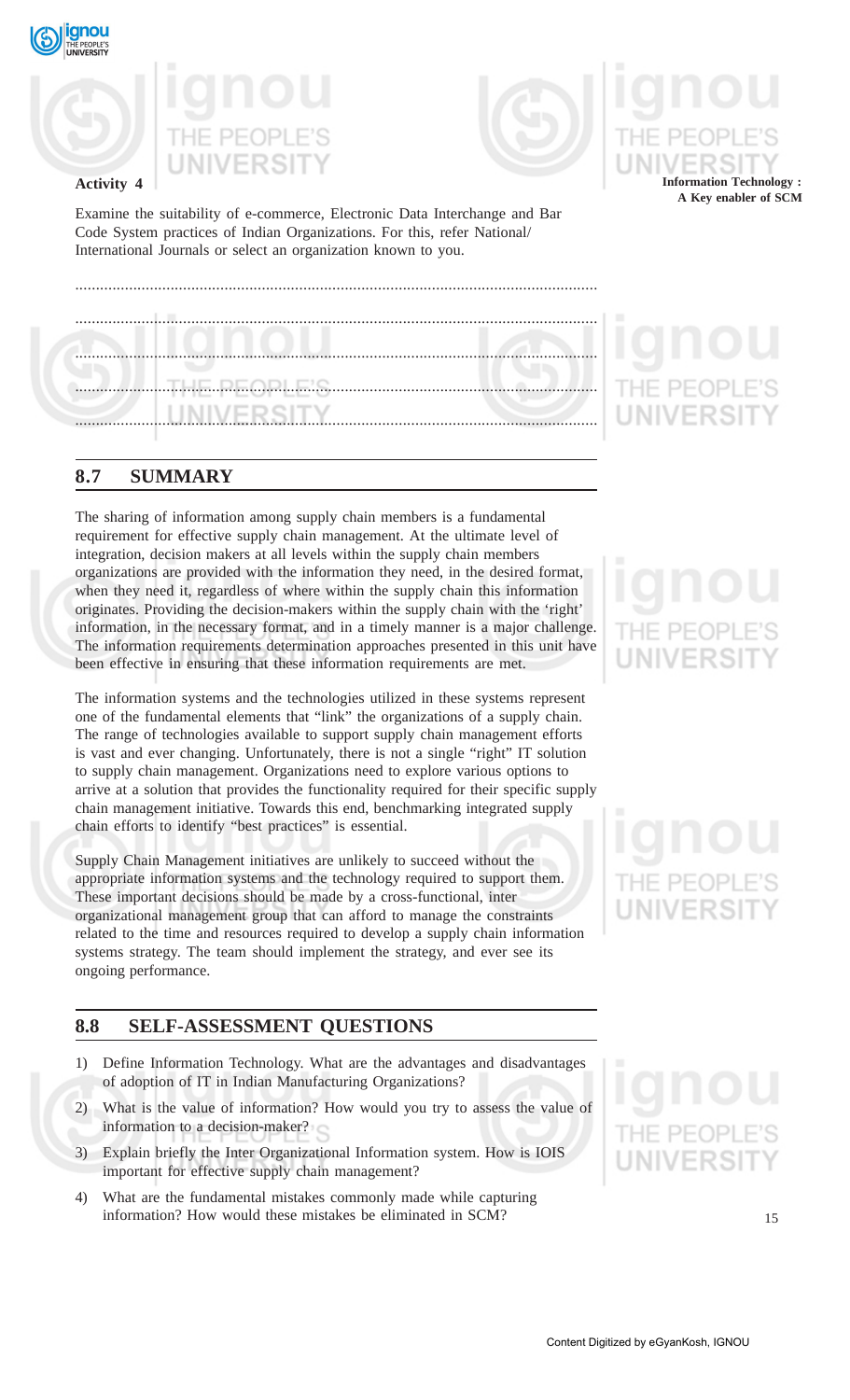

- 
- **IT Enabled SCM** 5) Give various supply chain information categories. Give examples of information contained in these categories.
	- 6) What are the major advantages and disadvantages of inquiry systems in which data are captured on-line but files are updated later – say at night?
	- 7) How would you measure the extent of unemployment created by the implementation of IT? What factors tend to mitigate the problem of increased unemployment if it actually occurs?
	- 8) Does IT have an impact beyond the organization, for example, on stockholders or customers? What kinds of effect occur and what problems are created for these groups?
	- What is the IT enabled organization design variables? How do they supplement or replace conventional design variables?
	- 10) What are the risks for a small company connecting itself electronically with major customers?
	- 11) What kinds of employees are most likely to be replaced by Information Technology? Does your answer depend on the type of system? Are the decision levels affected?
	- 12) Write a brief note on the following:
	- Electronic commerce
		- ii) Electronic Data Interchange
		- iii) Bar Coding and Scanning
	- iv) Data Warehouse
		- v) Internet
		- vi) Intranet/Extranet
		- vii) World Wide Web
		- viii) Decision Support System
		- 13) What are the advantages and disadvantages of using Bar Code and Scanning System in the Manufacturing Organizations?
		- 14) Give a list of potential benefits of using Electronic Data Interchange (EDI). Who are the service providers of EDI in India and their terms and conditions?

15) Compare and contrast EDI, Internet, and Intranet/Extranet. How are they applied in SCM?

## **8.9 REFERENCES AND SUGGESTED FURTHER READINGS**

- 1) CAPS Logistics, Inc., Atlanta, Georgia, USA, or http://www.Caps.com, 1999.
- 2) Copacino, W.C., : Supply Chain Management: The basics and beyond, St. Lucie Press, 1997.
- 3) Handfield, R.B. and Nichols, E.L. Jr., : *Introduction to Supply Chain Management*, Prentice Hall, 1999.



5) Lambert, D.M., Stock, J.R., and Ellram L.M., : '*Fundamentals of Logistics Management*' Mc-Graw Hill- Irwin, 1998.